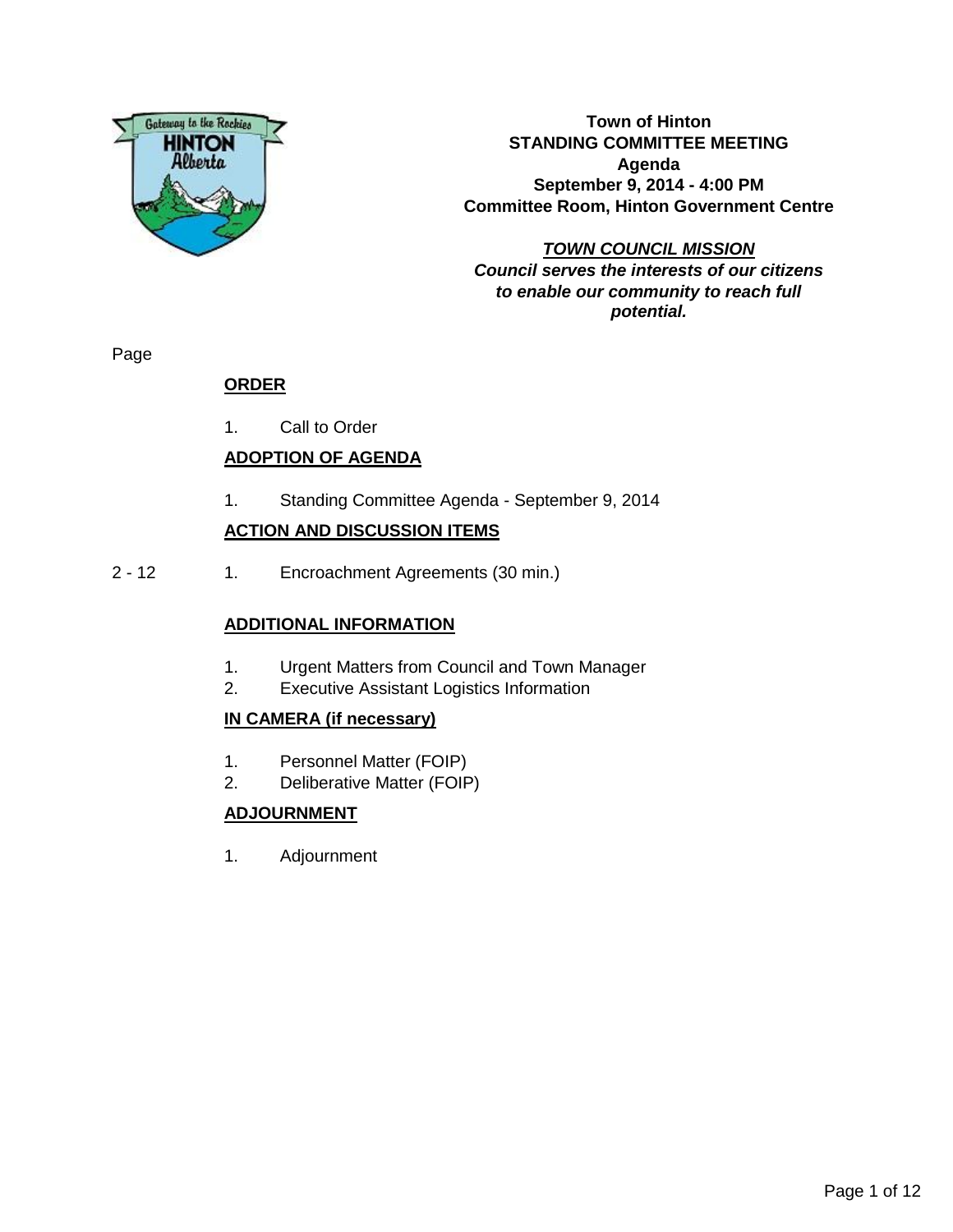

# **TOWN OF HINTON DIRECTION REQUEST**

**DATE**: August 25, 2014

### **TO: STANDING COMMITTEE MEETING OF SEPTEMBER 9, 2014**

| <b>FROM:</b>        | Mindi Petkau, Land Coordinator             |
|---------------------|--------------------------------------------|
| <b>REVIEWED BY:</b> | Denise Parent, Acting Director of Planning |
| <b>APPROVED BY:</b> | Mike Schwirtz, Acting Town Manager         |

### **RE**: **Encroachment Agreements – Options for Approval Process and Fees**

#### **Purpose**

This item is before Council to provide options for encroachment agreements and associated fees.

#### **Issue**

Encroachments onto municipally owned land or roadways are a common occurrence and municipalities have different mechanisms available with which to deal with them. Does Council wish to continue the current practice for encroachment approvals and the associated collection of fees, or pursue an alternative procedure and fee structure?

### **Administration Comments on Situation / Options**

Encroaching onto another property is illegal until an encroachment agreement is established between landowners. As a landowner, it is prudent for the Town of Hinton to have an established process for allowing encroachments or requiring removal. Controlling the number and scope of encroachments can be achieved using approval guidelines, or fees, or a combination of the two.

Approvals can range from zero tolerance to approving all reasonable requests (after considering safety, operational uses, access etc.). Fees can range from minimal to quite expensive. Attachment 1 provides several alternative options beyond the current policy and fees along with pros and cons to each scenario.

Note: For clarity, an encroachment in this discussion is a development or structure that extends onto roads or Town property. Encroachments are generally small in size and most often do not provide a lot of "useable space". Trespassing is somewhat different and the Town would not approve such uses. For example, we often see fire pits, moveable sheds, landscaped yard space, vehicles etc. that tend to "creep" out into the green space behind lots. These uses are not permitted and removal is enforced upon discovery.

### **Administration's Conclusion / Proposed Direction**

If Council wishes to revise the current encroachment procedure and fees, Administration recommends continuing to allow reasonable encroachments and using fees to mitigate the number and scope.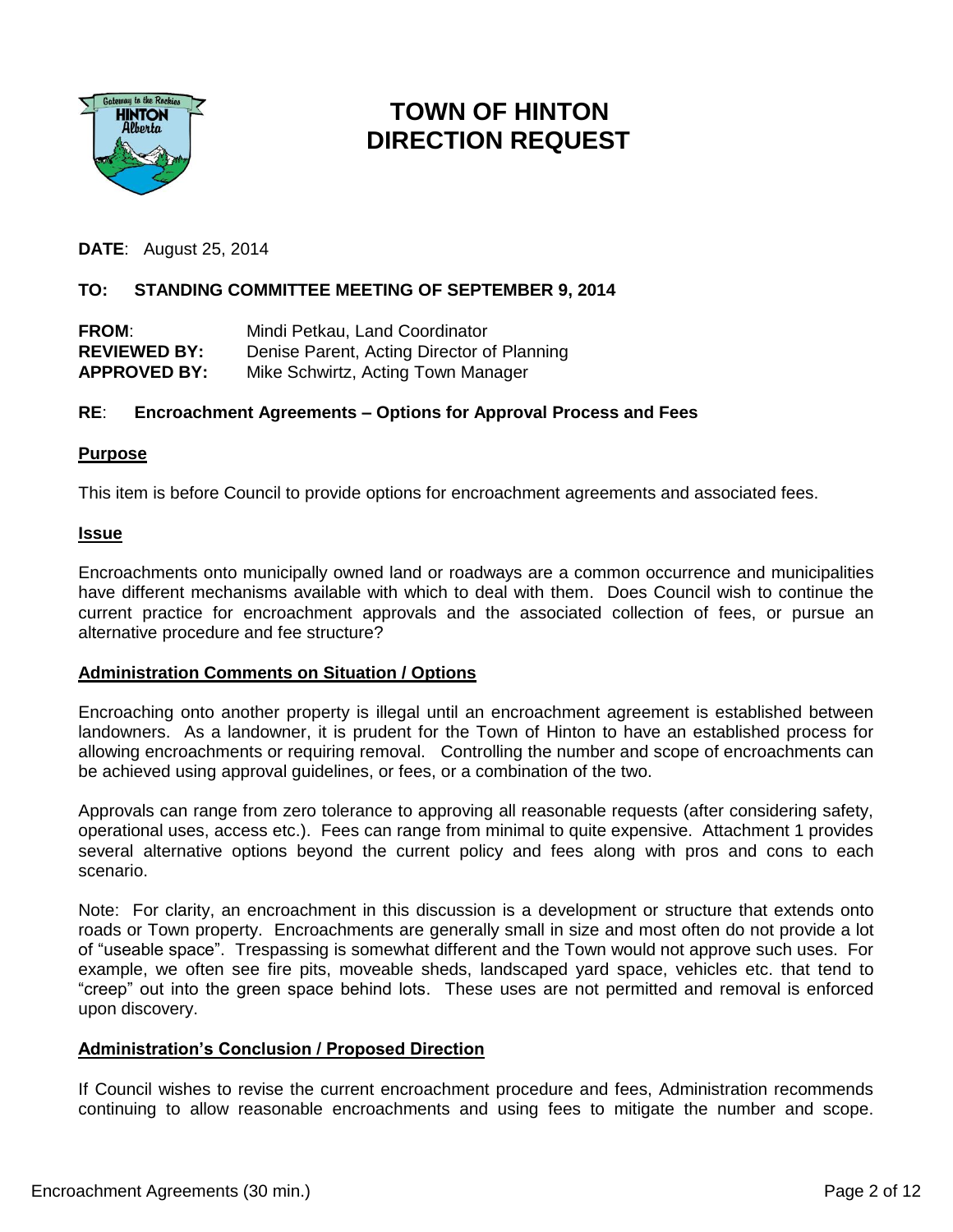Implementing a fee structure that considers both "property line mistakes" (low cost) and "usable space" (higher cost) offers flexibility for landowners while restricting the use of public lands via an economic deterrent. Administration recommends either implementing large one-time fees similar to our leave asbuilt variance fees, or using the assessed value and offering an alternative for the landowner to pay over several years.

### **Town Manager Comments**

There are numerous different types of documented and undocumented encroachment scenarios within the Town boundaries. Some of these date back many years. Changes to our current policy need to be carefully considered. Admin has presented several options and undoubtedly there will be some scenarios that do not fit into the recommendations in this report. I think we need to choose the option that most effectively deals the higher priority encroachment scenarios but that leaves room for flexibility when dealing with the lower impact/priority situations.

### **Attachments**

- 1. Options pros and cons
- 2. Fee Schedule (see highlighted sections)
- 3. Policy 48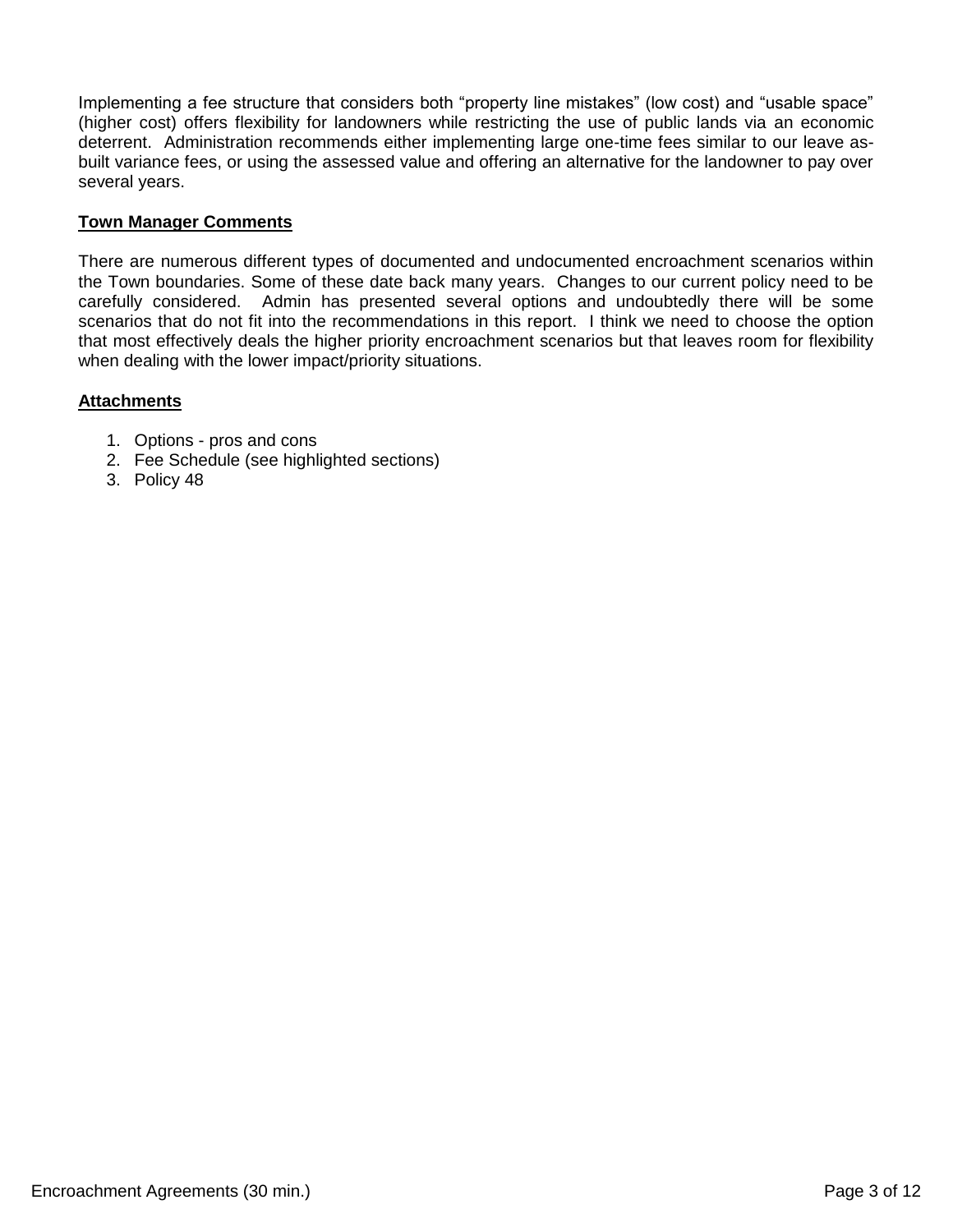# **CURRENT ENCROACHMENT AGREEMENT GRANTING PRACTICE**

| <b>Scenario:</b>                                                                                                                       | <b>Pros</b>                                                                                                                                                                                                | Cons                                                                                                                                                                                                                  |
|----------------------------------------------------------------------------------------------------------------------------------------|------------------------------------------------------------------------------------------------------------------------------------------------------------------------------------------------------------|-----------------------------------------------------------------------------------------------------------------------------------------------------------------------------------------------------------------------|
| Encroachment on to Town land is generally permitted<br>after consideration of safety, current and future Town                          | $\bullet$ Allows<br>both<br>pre-approved<br>and<br>human error<br>for<br>development flexibility (within reason)                                                                                           | Encroachments continue to occur onto Town owned<br>property                                                                                                                                                           |
| or utility uses or operations, size, public access etc.<br>• Agreement is registered on title to protect the Town and<br>the landowner | • Generally, not overly time consuming for administration<br>• Fairly simple process<br>• Common practice across most municipalities<br>• Public may see the Town as flexible by allowing<br>encroachments | • There is not a major incentive for landowners to keep<br>development on their property (aside from monetary -<br>see below)<br>• Landowners may view the land they encroach on as<br>theirs, when legally it is not |

| <b>CURRENT ENCROACHMENT FEES</b>                                                     |                                                                                                                                                                                                           |                                                                                                           |
|--------------------------------------------------------------------------------------|-----------------------------------------------------------------------------------------------------------------------------------------------------------------------------------------------------------|-----------------------------------------------------------------------------------------------------------|
| <b>Scenario:</b>                                                                     | <b>Pros</b>                                                                                                                                                                                               | <b>Cons</b>                                                                                               |
| Minor encroachments under $15m^2$ (160 sq ft)                                        | • Allows small encroachments to remain but with a small                                                                                                                                                   |                                                                                                           |
| • \$250 fee per owner                                                                | fee for the privilege of using Town land                                                                                                                                                                  |                                                                                                           |
| • Each ownership change requires a new agreement and<br>fee                          | Generally appears to be a<br>minor<br>cost<br>and<br>inconvenience for landowners (most often it is managed<br>by lawyers during a purchase; have not heard a lot of<br>negative feedback about the fees) |                                                                                                           |
|                                                                                      | • Small revenue source                                                                                                                                                                                    |                                                                                                           |
| Major encroachments over $15m^2$ (160 sq ft)                                         | • A larger amount of revenue is generated for the                                                                                                                                                         | for<br>landowners<br>$\bullet$ Little<br>incentive<br>to<br>their<br>ensure                               |
| • \$500 fee per owner plus an annual fee based on size &<br>assessed value           | privilege of using a larger portion of Town land<br>• Has sometimes motivated the landowner to remove the                                                                                                 | development remains on their own property as long as<br>they are willing to pay for it                    |
| • Each ownership change requires a new agreement and<br>fee                          | encroachment or to purchase the lands (permanent<br>solution)                                                                                                                                             | • Some landowners think the fees are too expensive<br>• Larger pieces of Town land are utilized which may |
| • Annual fee updated every 5 years to remain relatively in<br>line with market value | • Allows<br>flexibility<br>while<br>large<br>discouraging<br>encroachments via cost                                                                                                                       | prove to be difficult to remove at a later date (landowner<br>may view the land as "theirs")              |
|                                                                                      | • Philosophically similar to leasing the land                                                                                                                                                             | · Doesn't effectively address "usable space" vs a                                                         |
|                                                                                      | • Consistent with how fees are calculated for leases of<br>Town land                                                                                                                                      | "property line mistake" (i.e. extra "useable" yard space<br>vs 6" encroachment along a property line)     |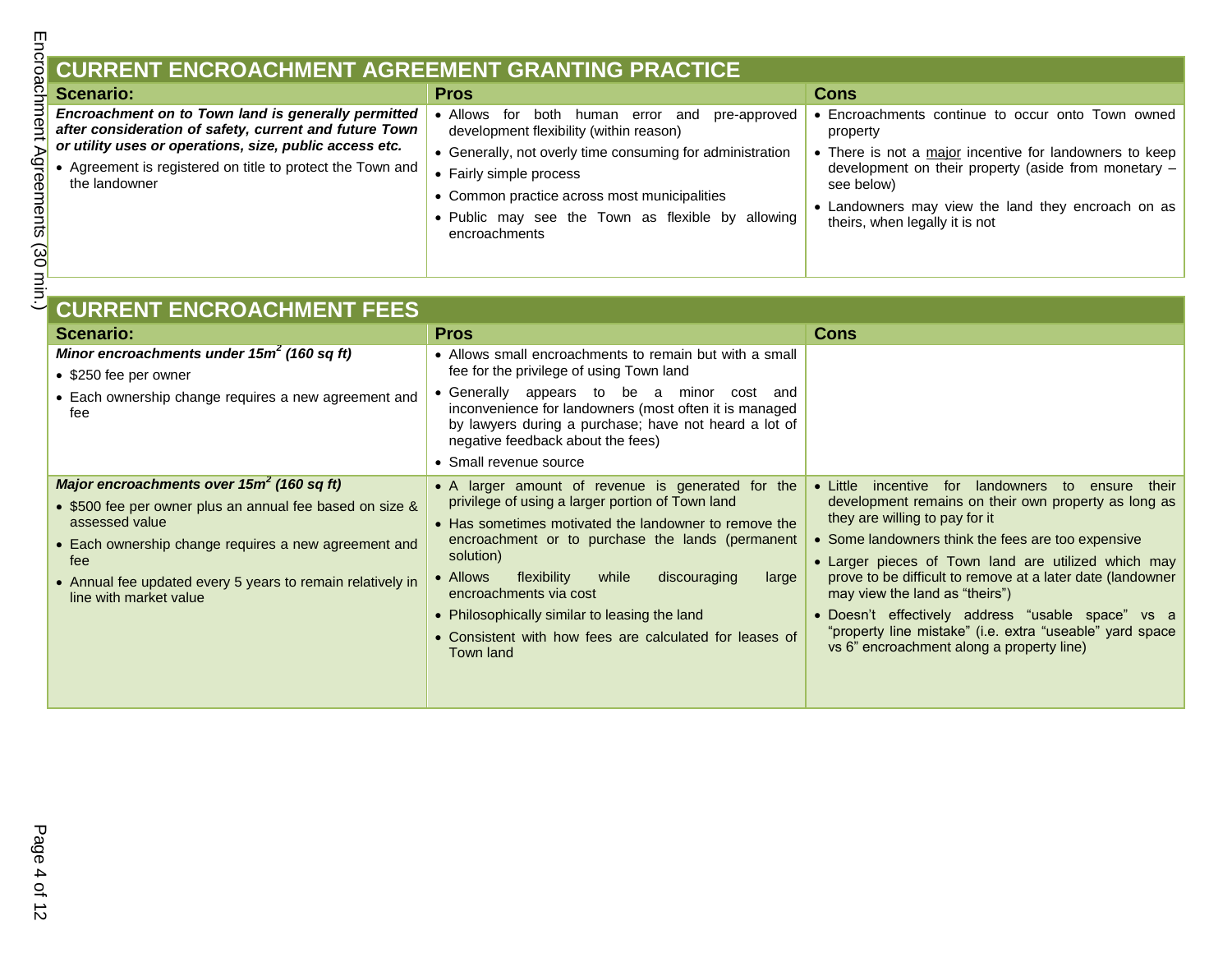#### **ALTERNATIVE PRACTICE OPTIONS Scenario: Pros Pros (compared to current practice) Cons (compared to current practice)** *Implement a zero tolerance rule for encroachments onto Town lands after date of policy/bylaw amendment (2014)* • No additional legal encroachments (post 2014) Town land is not used by only one benefitting landowner As time passes, theoretically, administrative tasks should decrease • Public may perceive this as too harsh or unfair especially if the encroachment is small or is discovered several years after construction Very hard to prove when a structure was built without surveying the whole Town as of the policy date Conceivably more expensive for landowners (removal or relocation costs, updated RPR etc.)

• If landowners refuse to remove the encroachment, the process for the Town to remove it is a very time consuming process. This process could result in transferring the costs to their property taxes Local contractors may not wish to jeopardize their business interests by removing encroachments Little to no revenue from encroachment agreements moving forward Current staff would not have the time to effectively enforce/manage a complete zero tolerance rule while maintaining the current service level for other tasks *Implement a zero tolerance rule for encroachments onto Town lands after date of policy/bylaw amendment (2014) but with an allowance for human error (minor encroachment)* • Limits amount of future larger encroachments (post 2014) Allowance for human error provides flexibility while maintaining the idea that development must remain on • Public may still perceive this as too harsh especially if an encroachment is discovered several years after construction Very hard to prove when a structure was built without

- Similar to the current definition of a minor encroachment but could be defined with a linear measurement instead, or a combination of the two (i.e. allow encroachments up to "X" amount into Town land up to a certain area (Calgary uses 0.3m and  $5m^2$ ))
- a landowner's property
- Easier to manage for staff and likely better received by the public than a complete zero tolerance rule
- As time passes, theoretically, administrative tasks should decrease
- surveying the whole Town as of the policy date • Conceivably more expensive for landowners (removal or relocation costs, updated RPR etc.) • Removal process is more time consuming for staff than agreement process (follow-up/enforcement)
	- If landowners refuse to remove the encroachment, the process for the Town to remove it is a very time consuming process. This process could result in transferring the costs to their property taxes

• Removal process is more time consuming for staff than

agreement process (follow-up/enforcement)

 Local contractors may not wish to jeopardize their business interests by removing encroachments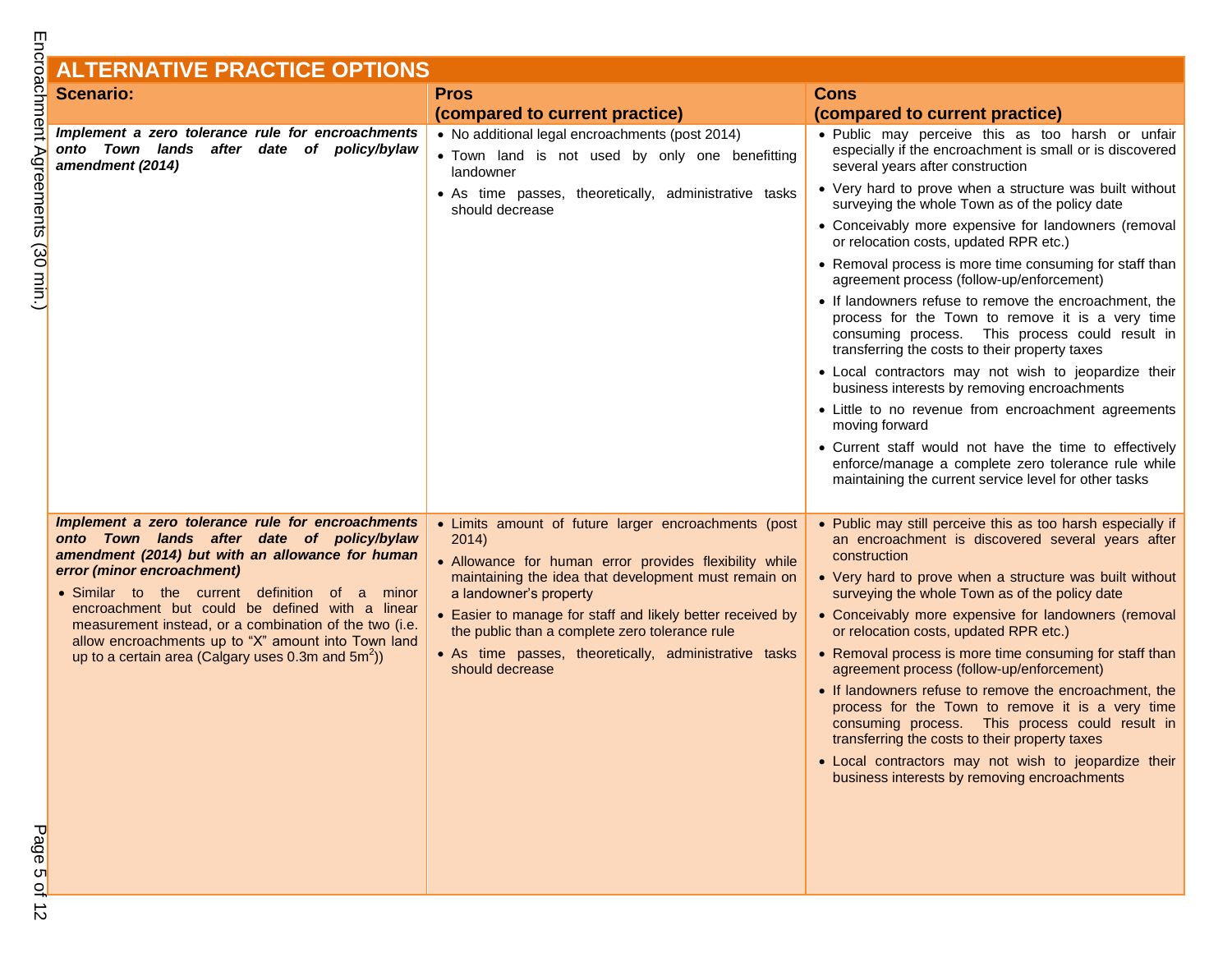| Ш                                   |                                                                                                                                                                                                                                                                                                                  |                                                                                                                                                                   |                                                                                                                                                                                                  |
|-------------------------------------|------------------------------------------------------------------------------------------------------------------------------------------------------------------------------------------------------------------------------------------------------------------------------------------------------------------|-------------------------------------------------------------------------------------------------------------------------------------------------------------------|--------------------------------------------------------------------------------------------------------------------------------------------------------------------------------------------------|
| roacl                               | Allow minor<br>encroachments and<br>allow<br>major<br>encroachments                                                                                                                                                                                                                                              | • Easier to manage for staff and likely better received by<br>the public than a zero tolerance rule                                                               | • Encroachments will still be allowed to remain on Town<br>land after 2014 (individual use of public land)                                                                                       |
| hment.                              | • calculate the difference between minor and major via<br>both a lineal measurement and an area measurement                                                                                                                                                                                                      | • Allows for both human error and development flexibility<br>(within reason)                                                                                      |                                                                                                                                                                                                  |
|                                     | • Minor - less than 0.3m and 15 $m2$<br>• Major - over 0.3m or $15m^2$                                                                                                                                                                                                                                           | • Less encroachments requiring removal compared to the<br>previous two scenarios                                                                                  |                                                                                                                                                                                                  |
| Agreements                          |                                                                                                                                                                                                                                                                                                                  | enforcement and<br>follow-up<br>less<br>$\bullet$ Less<br>issues:<br>administrative time invested                                                                 |                                                                                                                                                                                                  |
|                                     |                                                                                                                                                                                                                                                                                                                  | • This method addresses "usable space" vs a "property<br>line mistake"                                                                                            |                                                                                                                                                                                                  |
| $\Omega$<br>$\overline{\text{min}}$ | "Grandfather" encroachments built prior to a certain<br>date                                                                                                                                                                                                                                                     | • Would likely be favored by encroaching landowners<br>• Potentially less administrative time spent (depending on<br>the size of the encroachment)                | • Difficult to prove when a structure was built in most<br>cases<br>• Landowners are not held responsible for their mistakes<br>• Potentially less revenue (if only a nominal fee is<br>charged) |
|                                     | Require encroaching landowners to prepare and<br>register their encroachment agreement (via lawyer)                                                                                                                                                                                                              | • Considerably less administrative time spent processing<br>and preparing encroachment agreements                                                                 | • Perhaps more expensive for landowners to pay a<br>lawyer to perform this service                                                                                                               |
|                                     | • The Town is not required to allow encroachments onto<br>public lands and our current practice of preparing and<br>registering encroachment agreements is considered a<br>service above the base service requirements of a<br>municipality<br>• Fees could be universal or based on severity of<br>encroachment | • Landowners may understand their obligations more fully<br>• Likely the local law firms would see a small increase in<br>their revenue (supports local business) | • Smaller revenue stream                                                                                                                                                                         |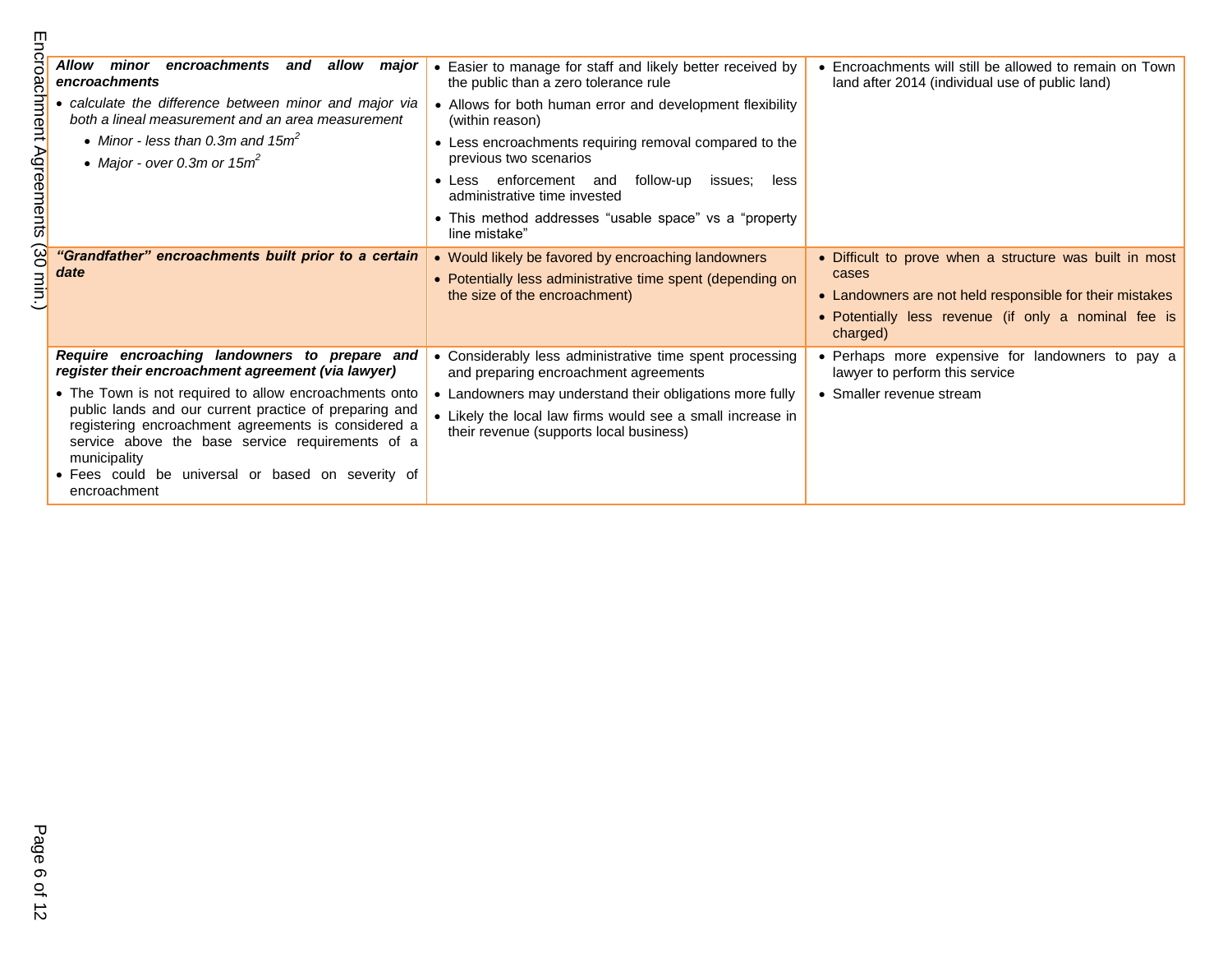# **ALTERNATIVE FEE OPTIONS**

|                              | <b>Scenario:</b>                                                                                                                            | <b>Pros</b>                                                                                                                                                                           | <b>Cons</b>                                                                                                                                    |
|------------------------------|---------------------------------------------------------------------------------------------------------------------------------------------|---------------------------------------------------------------------------------------------------------------------------------------------------------------------------------------|------------------------------------------------------------------------------------------------------------------------------------------------|
|                              |                                                                                                                                             | (compared to current practice)                                                                                                                                                        | (compared to current practice)                                                                                                                 |
|                              | Charge a nominal fee to cover registration fees for all . Affected landowners likely happier with a reduced fee<br>encroachment agreements  |                                                                                                                                                                                       | • General public may feel that encroaching landowners<br>get "free" land                                                                       |
| achment Agreements (30 min.) | $\bullet$ i.e. \$50                                                                                                                         |                                                                                                                                                                                       | • Continued use of public land by one landowner with<br>little to no benefit to the community (some existing<br>encroachments are quite large) |
|                              |                                                                                                                                             |                                                                                                                                                                                       | • If no limit is placed on the size then expansion of yard<br>space could become quite large                                                   |
|                              |                                                                                                                                             |                                                                                                                                                                                       | • No revenue generated but with the same amount of<br>administrative time spent                                                                |
|                              |                                                                                                                                             |                                                                                                                                                                                       | • There is little incentive for landowners to keep their<br>development legal                                                                  |
|                              | Charge a nominal fee only when ownership changes                                                                                            | • Theoretically, the landowner who made the mistake                                                                                                                                   | • This would not always apply to the landowner who built                                                                                       |
|                              | • When an encroachment is first discovered the full rate                                                                                    | would be responsible to pay the larger fee; subsequent<br>landowners would just pay the registration fee                                                                              | improperly; it depends on the timing of discovery                                                                                              |
|                              | is charged but with subsequent landowners only a<br>nominal registration fee is charged                                                     |                                                                                                                                                                                       | • Less revenue generated                                                                                                                       |
|                              | Charge a one-time fee for encroachments based on<br>lineal measurements and size                                                            | • Minor encroachments (property line mistakes) are fairly<br>low cost                                                                                                                 | • Some landowners may feel the cost is too high (could<br>also be seen a "pro")                                                                |
|                              | • Below is a suggested fee schedule:                                                                                                        | • Major encroachments (usable land) are higher cost due                                                                                                                               | · Public may perceive this as too harsh/expensive                                                                                              |
|                              | \$250 $\Rightarrow$ Minor - less than 0.3m and 15m <sup>2</sup>                                                                             | to the usability                                                                                                                                                                      | especially if an encroachment is discovered several<br>years after construction or if a new landowner inherits                                 |
|                              | \$5,000 ⇒Major 1 - 0.3m to 1.5m or 15m <sup>2</sup> to 100m <sup>2</sup>                                                                    | · Simplified process (no annual fee or 5 year review<br>process)                                                                                                                      | the problem                                                                                                                                    |
|                              | \$10,000 $\Rightarrow$ Major 2 - over 1.5m or over 100m <sup>2</sup>                                                                        | · Many other municipalities increase fees with larger<br>encroachments                                                                                                                | • No ongoing revenue from large encroachments                                                                                                  |
|                              | Note:                                                                                                                                       | • Could be thought of as "similar" to a zero tolerance rule<br>but with some flexibility                                                                                              |                                                                                                                                                |
|                              | • Current major encroachments range from 60m <sup>2</sup> to<br>210m <sup>2</sup> and are encroaching from 1.25m to 6m into<br>public lands | · Major encroachments are discouraged via economical<br>means (it is cheaper to build it correctly or remove the<br>structure)                                                        |                                                                                                                                                |
|                              | • Fees for these encroachments currently range from<br>about \$400 to \$2,600 per year                                                      | • Conceivably the number of major encroachments would<br>be minimal                                                                                                                   |                                                                                                                                                |
|                              | • all are on property used for a business                                                                                                   | • Similar and consistent with how the Town handles<br>variance fees (the larger the variance, the larger the fee;<br>post construction is a larger fee to encourage due<br>diligence) |                                                                                                                                                |
|                              |                                                                                                                                             | • Payment for the privilege to use public land and legalize<br>an illegal structure                                                                                                   |                                                                                                                                                |
|                              |                                                                                                                                             | · Easier to justify to encroaching landowners than a<br>continuing fee                                                                                                                |                                                                                                                                                |
| Page                         |                                                                                                                                             | • Small revenue stream                                                                                                                                                                |                                                                                                                                                |
|                              |                                                                                                                                             | • Addresses "usable space" vs a "property line mistake"                                                                                                                               |                                                                                                                                                |
| $-412$                       |                                                                                                                                             |                                                                                                                                                                                       |                                                                                                                                                |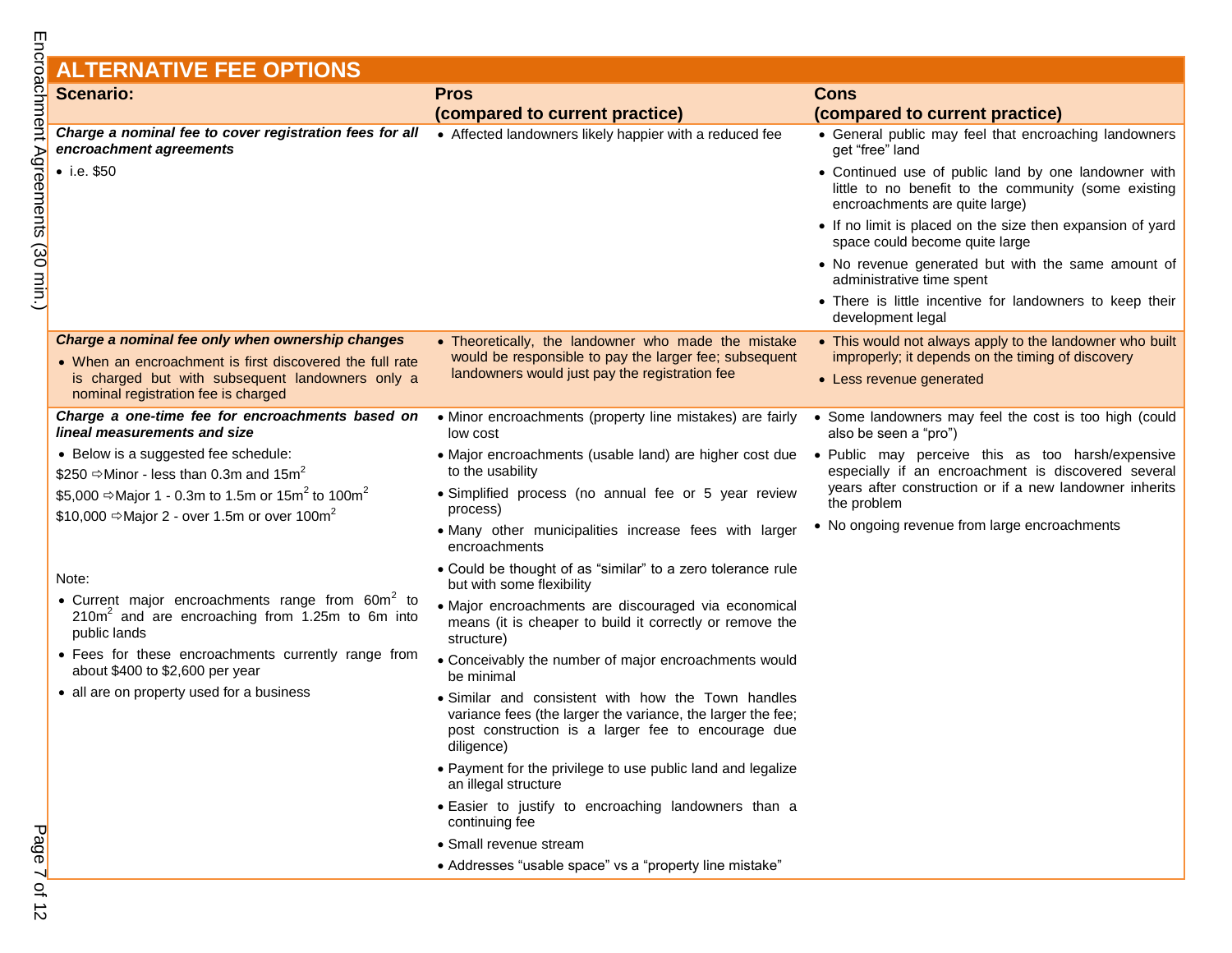| m                                                         |                                                                                                                                                                                                                      |                                                                                                                                                                                                                                                                                                                                                                                                                                                                                                                                                                                                                                                 |                                                                                                                                                                                                                                                                                                                                                                                                                                                                                                                                                                                                    |
|-----------------------------------------------------------|----------------------------------------------------------------------------------------------------------------------------------------------------------------------------------------------------------------------|-------------------------------------------------------------------------------------------------------------------------------------------------------------------------------------------------------------------------------------------------------------------------------------------------------------------------------------------------------------------------------------------------------------------------------------------------------------------------------------------------------------------------------------------------------------------------------------------------------------------------------------------------|----------------------------------------------------------------------------------------------------------------------------------------------------------------------------------------------------------------------------------------------------------------------------------------------------------------------------------------------------------------------------------------------------------------------------------------------------------------------------------------------------------------------------------------------------------------------------------------------------|
| achment Agreements<br>$\Omega$<br>$\overline{\text{min}}$ | Charge the assessed value for major encroachments<br>(i.e. over 0.3m or $15m^2$ )<br>• Fees could be spread out over a number of years<br>(Edmonton offers 10 years - for encroachments over<br>0.3m and/or $5m^2$ ) | • Major encroachments (usable land) are higher cost due<br>to the usability<br>• Simplified process (no annual fee or 5 year review<br>process)<br>• Could be thought of as "similar" to a zero tolerance rule<br>but with some flexibility<br>• Major encroachments are discouraged via economical<br>means (it is cheaper to build it correctly or remove the<br>structure)<br>• Conceivably the number of major encroachments would<br>be minimal<br>• Payment for the privilege to use public land and legalize<br>an illegal structure<br>• Easier to justify to encroaching landowners than a<br>continuing fee<br>• Small revenue stream | • Could be thought of as "paying for the land" by the<br>landowner and they therefore could view the land as<br>theirs<br>• Some landowners may feel the cost is too high (could<br>also be seen a "pro")<br>• Public may perceive this as too harsh/expensive<br>especially if an encroachment is discovered several<br>years after construction or if a new landowner inherits<br>the problem<br>• No ongoing revenue from large encroachments<br>• If the land is sold before the encroachment fee is fully<br>paid off, the new landowner may be upset if they are<br>unaware of the agreement |
|                                                           |                                                                                                                                                                                                                      | • Addresses "usable space" vs a "property line mistake"                                                                                                                                                                                                                                                                                                                                                                                                                                                                                                                                                                                         |                                                                                                                                                                                                                                                                                                                                                                                                                                                                                                                                                                                                    |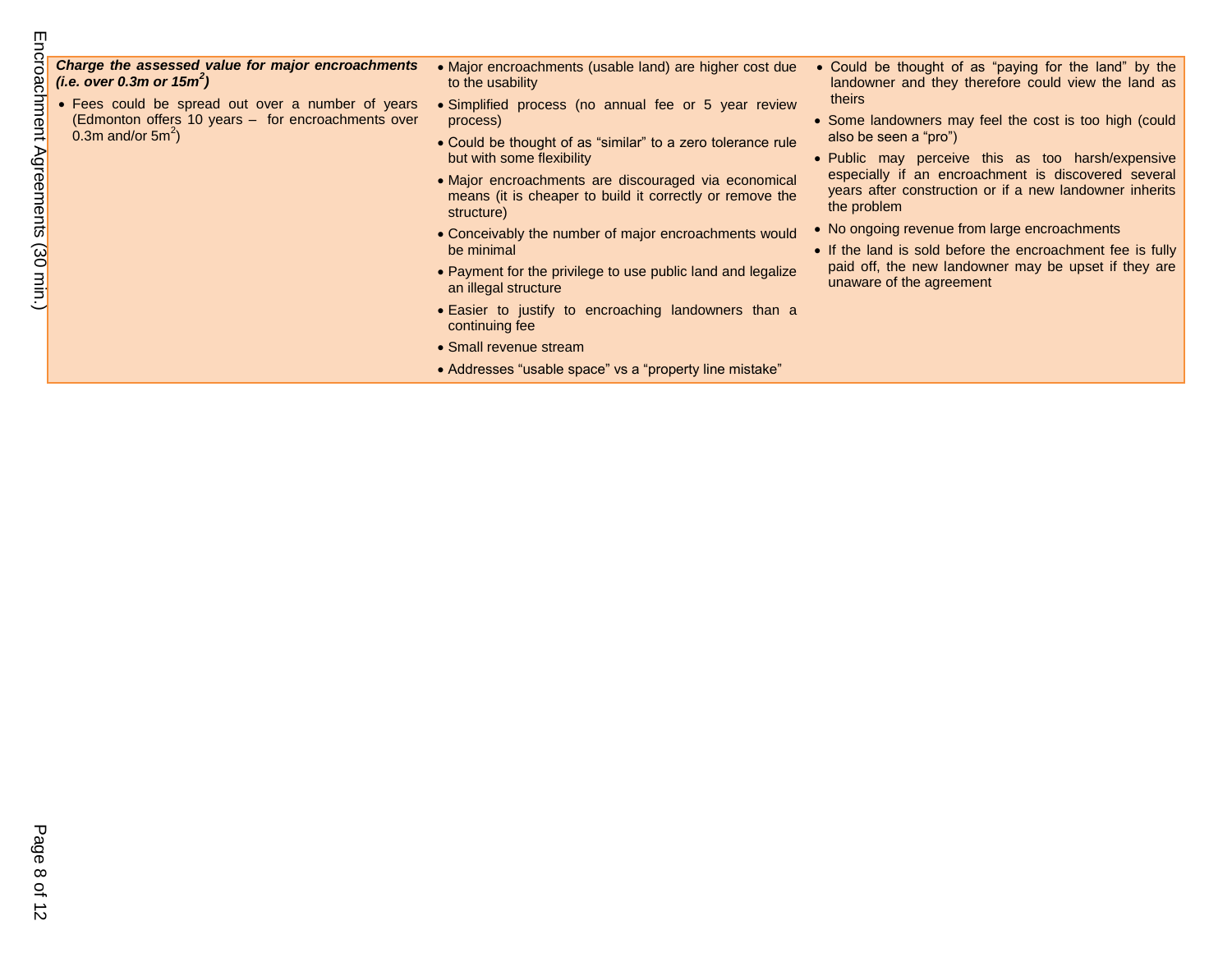### **Planning and Development Fee Schedule**

Refer to Bylaws 960, 1047 and 1050

| <b>Description</b>                                                                            | Fee                                                                                                                                                                                                                                                                                       |
|-----------------------------------------------------------------------------------------------|-------------------------------------------------------------------------------------------------------------------------------------------------------------------------------------------------------------------------------------------------------------------------------------------|
|                                                                                               |                                                                                                                                                                                                                                                                                           |
| <b>Residential Development Permit Fees</b>                                                    |                                                                                                                                                                                                                                                                                           |
| Development without a permit                                                                  | Double the application fee                                                                                                                                                                                                                                                                |
| <b>Single Family Dwelling</b>                                                                 | \$200.00                                                                                                                                                                                                                                                                                  |
| Two Family Dwelling/Duplex                                                                    | \$250.00                                                                                                                                                                                                                                                                                  |
| <b>Triplex</b>                                                                                | \$300.00                                                                                                                                                                                                                                                                                  |
| Fourplex                                                                                      | \$350.00                                                                                                                                                                                                                                                                                  |
| Apartments, Row Housing, Condominiums                                                         | \$350.00 + \$50.00/unit                                                                                                                                                                                                                                                                   |
| Garages, Additions                                                                            | \$75.00                                                                                                                                                                                                                                                                                   |
| Other Accessory Buildings and/or Structures                                                   | \$50.00                                                                                                                                                                                                                                                                                   |
| (Sheds, Decks, Retaining Walls, Fire Pits, BBQ)                                               |                                                                                                                                                                                                                                                                                           |
| Secondary/Garden Suites                                                                       | \$200.00                                                                                                                                                                                                                                                                                  |
| Development Permit Revisions/ Extensions (max. 6 months)                                      | Half the application fee                                                                                                                                                                                                                                                                  |
| <b>Commercial, Industrial &amp; Institutional Development Permit Fees</b>                     |                                                                                                                                                                                                                                                                                           |
| New Development, renovations, façade improvements                                             | Minimum base fee \$200.00, plus \$2.00/ $m^2$ of total                                                                                                                                                                                                                                    |
|                                                                                               | floor area                                                                                                                                                                                                                                                                                |
| Change of Use (Commercial, Industrial or Institutional)                                       | \$100.00 with or without minor renovations                                                                                                                                                                                                                                                |
|                                                                                               |                                                                                                                                                                                                                                                                                           |
|                                                                                               |                                                                                                                                                                                                                                                                                           |
| <b>Development Deposits:</b>                                                                  | (In addition to the Development Permit Fee)                                                                                                                                                                                                                                               |
| <b>Single Family Dwelling</b>                                                                 | \$2,000.00                                                                                                                                                                                                                                                                                |
| <b>Duplex</b>                                                                                 | \$2,500.00                                                                                                                                                                                                                                                                                |
| Manufactured Home (Subdivision)                                                               | \$1,000.00                                                                                                                                                                                                                                                                                |
| Manufactured Home (in Manufactured Home Park)                                                 | \$150.00                                                                                                                                                                                                                                                                                  |
| Garage                                                                                        | \$500.00 with back lane                                                                                                                                                                                                                                                                   |
|                                                                                               | \$1,000.00 no back lane                                                                                                                                                                                                                                                                   |
| <b>Addition to Residential Building</b>                                                       | \$250.00 - Less than $40m^2$ (430 ft <sup>2</sup> )                                                                                                                                                                                                                                       |
| (Note: no deposit required for attached decks or Manufactured<br>Home in a Park)              | \$250.00 + \$6.00/ $m^2$ – Greater than 40m <sup>2</sup>                                                                                                                                                                                                                                  |
| Commercial/Industrial or Institutional Buildings                                              | \$5.50 per m <sup>2</sup> of total floor area to a maximum of<br>\$20,000.00 plus, \$100.00 per lineal meter of<br>lot/parcel frontage to a maximum of \$20,000.00 plus<br>additional security for landscaping or other<br>conditions, as may be required to a maximum of<br>\$20,000.00. |
| <b>Multi-Family Residential</b><br>Landscaping, Tree Clearing, Parking, Storage, Lot Grading, | \$500 per unit to a maximum of \$20,000.00 plus,<br>\$100.00 per lineal meter of lot/parcel frontage to a<br>maximum of \$20,000.00, plus additional security for<br>landscaping or other conditions, as may be required<br>to a maximum of \$20,000.00.                                  |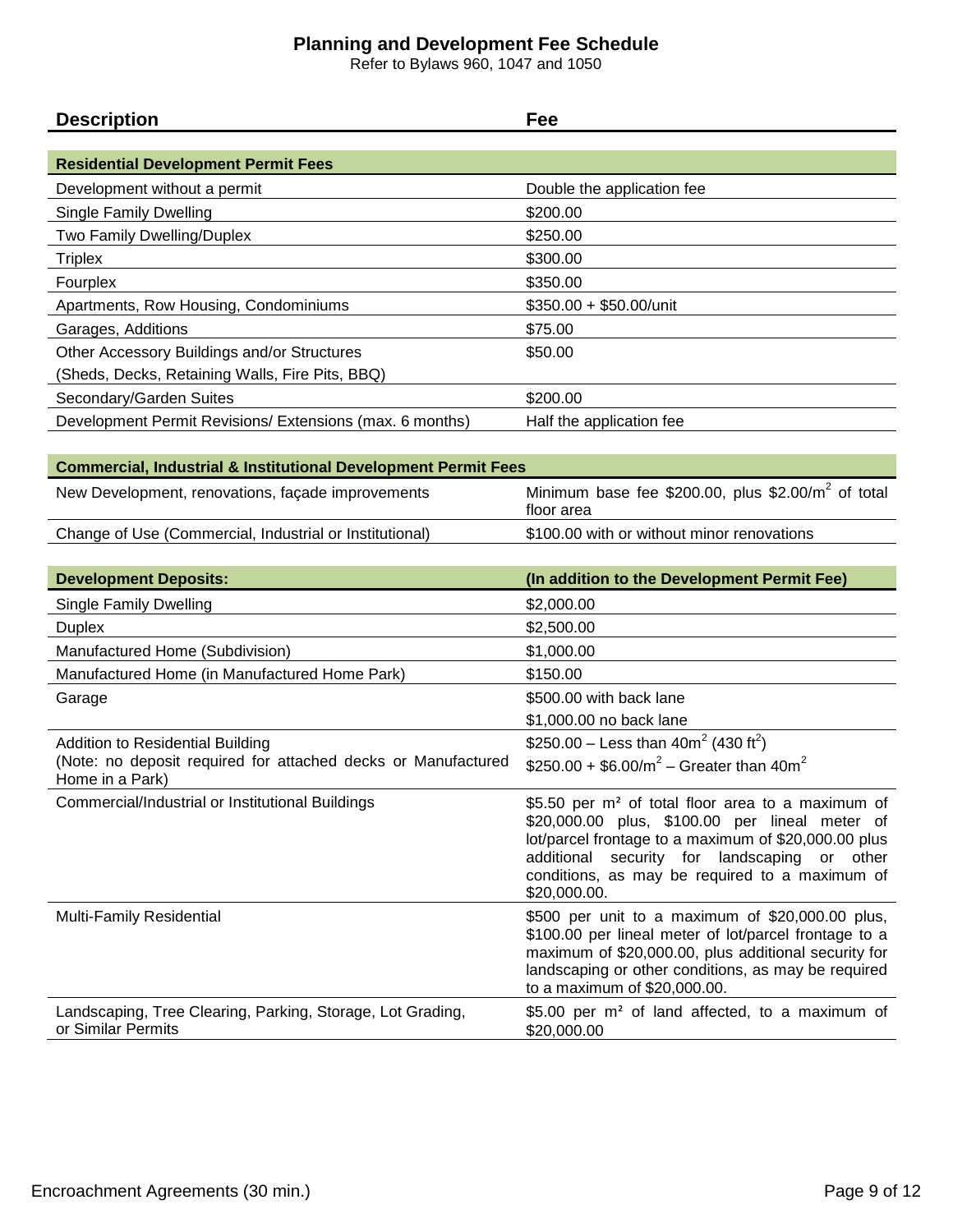### **Planning and Development Fee Schedule**

Refer to Bylaws 960, 1047 and 1050

| <b>Description</b>                                           | Fee                                   |
|--------------------------------------------------------------|---------------------------------------|
|                                                              |                                       |
| <b>Home Occupations</b>                                      |                                       |
| Type A - Home Office                                         | \$50.00                               |
| Type B - Home Craft                                          | \$50.00                               |
| Type C - Home Day Care                                       | \$75.00                               |
| Type D - Home Business (approved by Development Authority)   | \$75.00                               |
| Type D - Home Business (approved by MPC)                     | \$200.00                              |
| Type $E - Bed$ and Breakfast                                 | \$100.00/unit                         |
|                                                              |                                       |
| <b>Demolition:</b>                                           |                                       |
| Commercial, Industrial or Institutional                      | \$250.00                              |
| <b>Residential Accessory Building(s)</b>                     | \$30.00                               |
| Residential 1, 2, 3 & 4 Family units                         | \$100.00                              |
| Residential greater than 4 units                             | \$200.00                              |
|                                                              |                                       |
| Signage:                                                     |                                       |
| <b>Billboard Signs</b>                                       | \$200.00/sign                         |
| All other Signs                                              | \$50.00/sign                          |
|                                                              |                                       |
| <b>Variance of Standards and Leave as Built:</b>             |                                       |
| <b>Pre-development Variance of Standards</b>                 |                                       |
| Up to 10% (Reviewed by Development Authority)                | \$100.00                              |
| Up to 33.33% (Reviewed by MPC)                               | \$250.00                              |
| Greater than 33.33% (Reviewed by MPC)                        | \$1,500.00                            |
| Post-development Proposed "Leave as Built"                   |                                       |
| Non-compliance up to 10% (Reviewed by Development Authority) | \$500.00                              |
| Non-compliance up to 33.33% (Reviewed by MPC)                | \$2,500.00                            |
| Non-compliance greater than 33.33% (Reviewed by MPC)         | \$5,000.00                            |
|                                                              |                                       |
| <b>Development/Subdivision Appeal</b>                        |                                       |
| <b>Application Fee</b>                                       | \$250.00                              |
|                                                              |                                       |
| <b>Amendment to Planning Documents:</b>                      |                                       |
| Land Use Bylaw                                               | \$1,000.00                            |
| Statutory Planning Documents (MDP & ASP's)                   | \$1,000.00                            |
|                                                              |                                       |
| <b>Requests for Letter of Compliance:</b>                    |                                       |
| Single Family Residential Compliance                         | \$50.00 $(3 - 5$ working days)        |
|                                                              | $$100.00$ (rush $1 - 3$ working days) |
| All Other Compliance                                         | $$100.00 (3 - 5)$ working days)       |
|                                                              | $$200.00$ (rush $1 - 3$ working days) |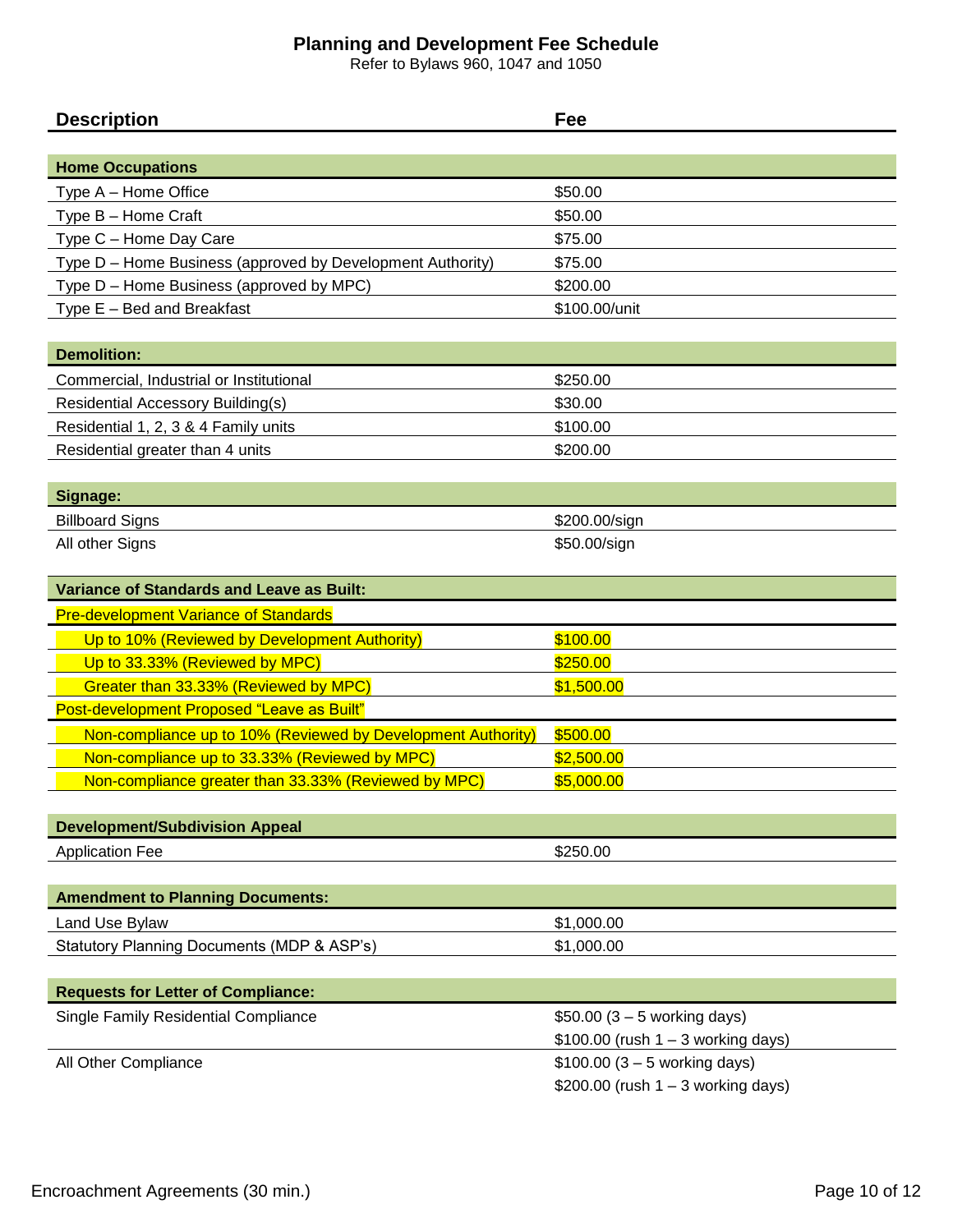### **Planning and Development Fee Schedule**

Refer to Bylaws 960, 1047 and 1050

| <b>Deserie</b><br>$-$ | 55 |  |
|-----------------------|----|--|
|                       |    |  |
|                       |    |  |

| Property File Search (Historical Search, Phase 1 Environmental Search) Non-FOIP requests: |                                                                     |  |  |
|-------------------------------------------------------------------------------------------|---------------------------------------------------------------------|--|--|
| Residential                                                                               | \$50.00/lot                                                         |  |  |
| Commercial, Industrial or Institutional                                                   | \$100.00/lot                                                        |  |  |
|                                                                                           |                                                                     |  |  |
| <b>Miscellaneous Services/Charges:</b>                                                    |                                                                     |  |  |
| Development Agreements                                                                    | $$250.00 + $10/$ lot                                                |  |  |
| <b>Development Agreements Revisions</b>                                                   | \$50.00/revision or<br>change to schedule at<br>developer's request |  |  |
| Road Closure Application                                                                  | \$500.00                                                            |  |  |
| Municipal Reserve Disposal (Applicant's Request)                                          | \$500.00                                                            |  |  |
| <b>Billboard Leases</b>                                                                   | \$1,000.00/year/side                                                |  |  |
| <b>Zoning Certificates</b>                                                                | \$30.00                                                             |  |  |
| <b>Copies of Planning Documents</b>                                                       | Cost per page as per photocopy policy                               |  |  |

| <b>Encroachment Agreements (Roads &amp; Utility Right-of-Ways):</b> |                                                                                                                                                                 |
|---------------------------------------------------------------------|-----------------------------------------------------------------------------------------------------------------------------------------------------------------|
| Minor $-$ 15 m <sup>2</sup> or less                                 | \$250.00                                                                                                                                                        |
| Major – Greater than 15m <sup>2</sup>                               | \$500.00 + an annual fee of assessed value from<br>the land in which the encroachment comes from<br>multiplied by the area of the encroachment<br>divided by 10 |

| <b>Subdivisions</b>                         |                                  |  |
|---------------------------------------------|----------------------------------|--|
| <b>Subdivision Applications</b>             |                                  |  |
| Commercial & Industrial                     | $$500.00 + $100.00/$ lot created |  |
| Residential                                 | \$500.00 + \$100.00/lot created  |  |
| <b>Subdivision Endorsement</b>              |                                  |  |
| Commercial & Industrial                     | \$100.00/lot created             |  |
| Residential                                 | \$100.00/lot created             |  |
| Condominium Subdivision & Endorsement       | \$40.00/unit                     |  |
| <b>Extension to Subdivision Endorsement</b> |                                  |  |
| Up to 6 Months                              | \$250.00                         |  |
| 6 Months to a Year                          | \$500.00                         |  |
| Revision to Subdivision Approval            | \$250.00                         |  |